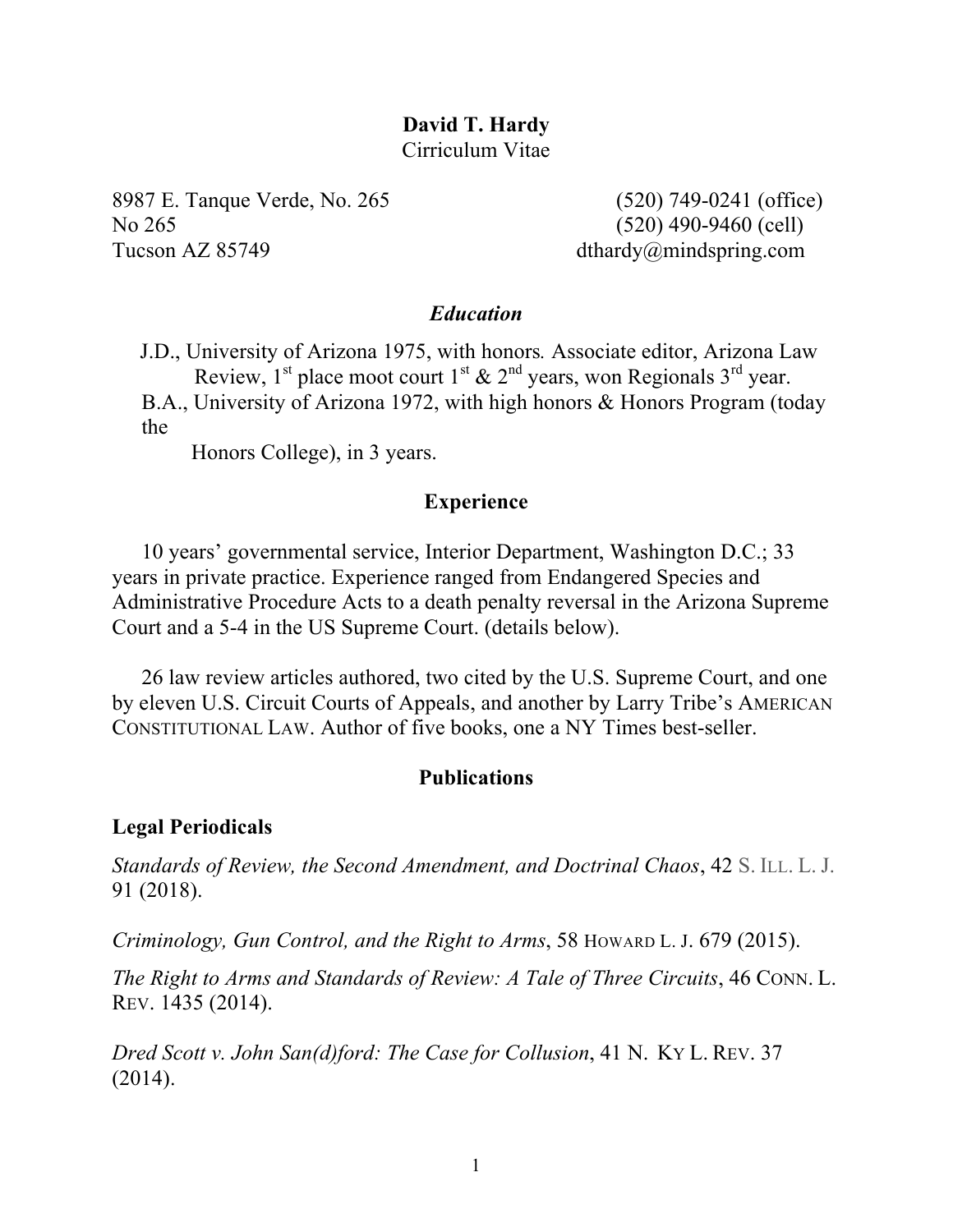McDonald v. Chicago, *Fourteenth Amendment Incorporation and Judicial Role Reversals,* 8 N.Y.U. J. OF L. & LIBERTY 15 (2013).

*The Rise and Demise of the "Collective Right" Interpretation of the Second Amendment*, 59 CLEVELAND ST. L. REV. 315 (2011).

*Originalism, Its Tools, and Some Caveats*, 2 AKRON L. REV. STRICT SCRUTINY 1 (2010).

*Ducking the Bullet:* District of Columbia v. Heller *and the Stevens Dissent*, 2010 CARDOZO L. REV. DE NOVO 101 (2010).

*Original Popular Understanding of the 14th Amendment as Reflected in the Print Media of 1866-68,* 30 WHITTIER L. REV. 695 (2009). Cited by the Supreme Court in *McDonald v. City of Chicago*, by the plurality, and by Justice Thomas' concurrence, 561 U.S. 742, 763, n. 10, 841 (2010).

*The Lecture Notes of St. George Tucker: A Framing Era View of the Bill of Rights*, 103 NORTHWESTERN U. L. REV. 1527 (2009).

*Standing to Sue in the Absence of Prosecution: Can a Case Be Too Controversial for "Case or Controversy"?,* 29 THOMAS JEFFERSON L. REV. 53 (2008).

*A Well-Regulated Militia*, 15 WM. & MARY BILL OF RIGHTS JOURNAL 1237 (2007), cited in *Binderup v. Attorney General*, 836 F.3d 336, 371 n. 17 (3rd Cir. 2016).

*The Firearm Owners' Protection Act,* 17 CUMB. L. REV. 585 (1987). Cited in a Supreme Court dissent and by eleven U.S. Circuit Courts of Appeals:

- *Staples v. United States*, 511 U.S. 610, 626 n.4 (1994) (Stevens, J., dissenting);
- *U. S. v. Andrade*, 135 F3d. 104, 109 n. 3 (1st Cir. 1998);
- *Torraco v. Port Authority*, 615 F.3d 129, 143 (2d Cir. 2010);
- *Ass'n of N.J. Rifle and Pistol Clubs v. Port Authority*, 730 F.3d 252, 256-57 (3<sup>rd</sup> Cir. 2013);
- *U.S. v. Hayden*, 64 F.3d 126, 129 (3d Cir. 1995);
- *U.S. v. Langley,* 62 F.3d 602 (4th Cir. 1995) (*en banc*);
- *United States v. Golding*, 332 F.3d 838 (5th Cir. 2003);
- *U.S. v. Kirk*, 70 F.3d 791, 798 n.1 (5th Cir. 1995), *en banc,* 105 F.3d 997, 1006-07 (1997);
- *U.S. v. McGill*, 74 F.3d 64, 67 (5th Cir. 1996);
- *U.S. v. Knutson*, 113 F.3d 27, 30 (5th Cir. 1997):
- *U.S. v. Rodriguez*, 132 F.3d 208,211 (5th Cir. 1997);
- *U.S. v. Golding*, 332 F.3 838, 841 N. 12 (5<sup>th</sup> Cir. 2003);
- *U. S. v. Cassidy*, 899 F.3d 543, 546 n.8 (6th Cir. 1990);
- *U.S. v. Choice*, 201 F.3d 837, 841 n. 5 ( $6^{\text{th}}$  Cir. 2000);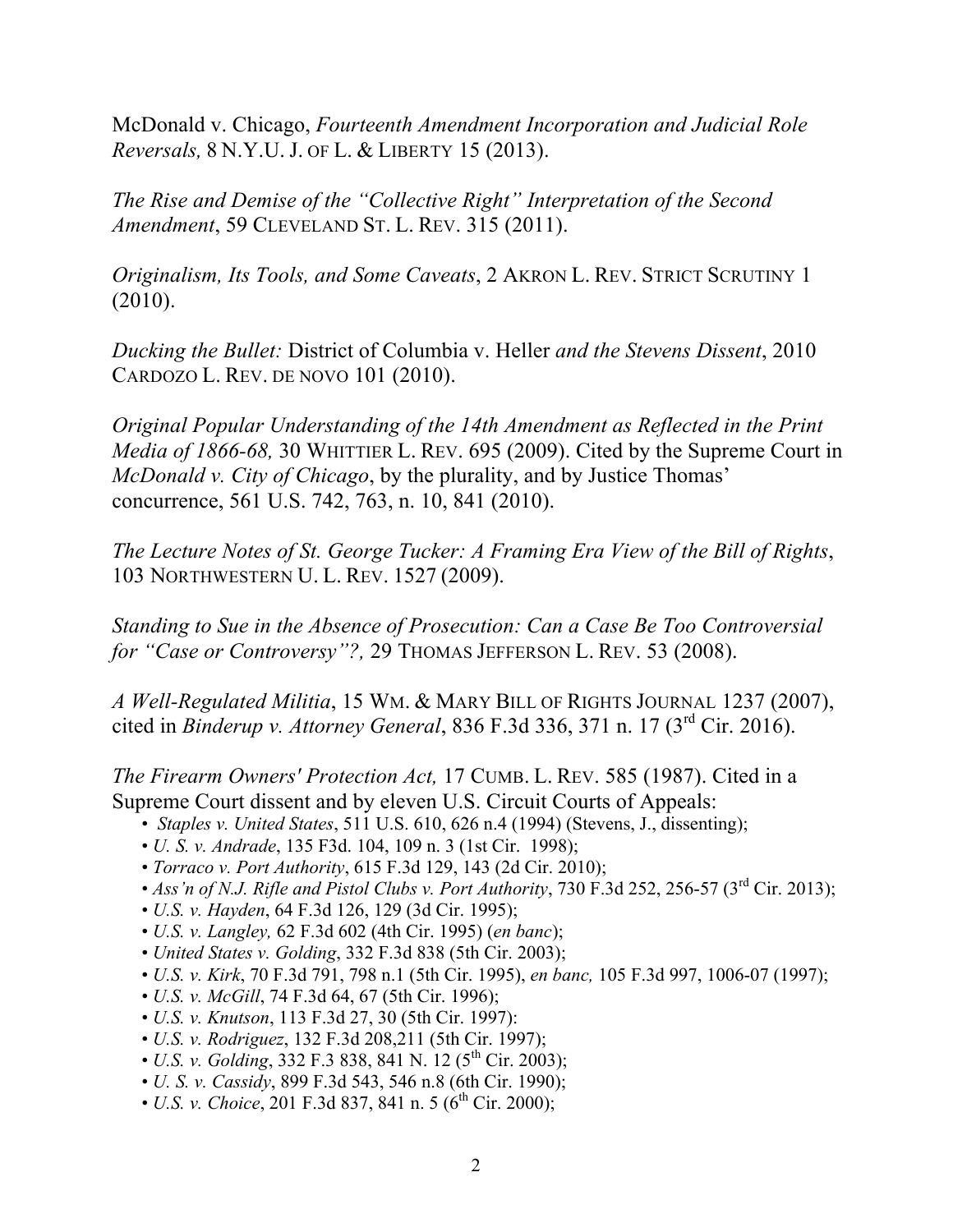- *U.S. v. Kenney*, 91 F.3d 884, 886 (7th Cir. 1996);
- *U.S. v. Farrell*, 69 F.3d 891, 893 (8th Cir. 1995);
- *U.S. v. Sherbondy*, 865 F.2d 996, 1002 (9th Cir. 1988);
- *U.S. v. Marchant*, 55 F.3d 509, 514 (10th Cir. 1995);
- *U.S. v. Wilkes*, 58 F.3d 1518, 1519 (10th Cir. 1995);
- *U.S. v. Haney*, 264 F.3d 1161, 1169 (10<sup>th</sup> Cir. 2001);
- *Lomont v. O'Neill*, 285 F.3d 9 (D.C. Cir. 2002);
- *U.S. v. Otiaba*, 862 F. Supp. 251, 253-54 (D.N.D. 1994) (declining to follow 2d Circuit, since "that court did not have available to it Hardy's analysis....");
- *U.S. v. Hunter*, 843 F. Supp. 235, 246 (E.D. Mich. 1994);
- *Cisewski v. Department of Treasury*, 773 F. Supp.. 148, 150 (E.D. Wis. 1991);
- *In re Two Seized Firearms*, 127 N.J. 84, 602 A.2d 728, 731 (1992);
- 2A KEVIN O'MALEY, ET AL., FEDERAL JURY PRACTICE AND INSTRUCTIONS §39.09 at 36  $(5^{th}$  Ed. 2000);
- 78 Wisc. Opinions of the Atty'y Gen. 22 (1989).

*The Second Amendment and the Historiography of the Bill of Rights*, 4 J. OF LAW & POLITICS 1 (1987).

*Armed Citizens and Citizen Armies: Origins of the Second Amendment*, 9 HARV. J. OF L. & PUB. POLICY 559 (1986). Cited in LAURENCE TRIBE, AMERICAN CONSTITUTIONAL LAW 897 n. 211 (3d Ed. 2000).

Fields & Hardy, *The Militia and the Constitution*, 136 MILITARY L. REV. 1 (1992).

*Product Liability and Weapons Manufacture*, 10 J. OF PRODUCTS LIABILITY 61 (1987).

Fields & Hardy, *The Third Amendment and the Issue of the Maintenance of Standing Armies:*, 35 AMER. J. OF LEGAL HISTORY 393 (1991).

*Strict Liability and the Manufacture of Weapons*, 20 WAKE FOREST L. REV. 541 (1984).

*Legal Restriction of Firearm Ownership as an Answer to Violent Crime; What was the Question?*, 6 HAMLINE L. REV. 391 (1983).

*Harris v. McRae--The Clash of a Nonenumerated Right with Legislative Control of the Purse*, 31 CASE-WESTERN RES. UNIV. L. REV. 465 (1981).

*Firearms Ownership and Regulation*, 20 WM & MARY L. REV. 235 (1978).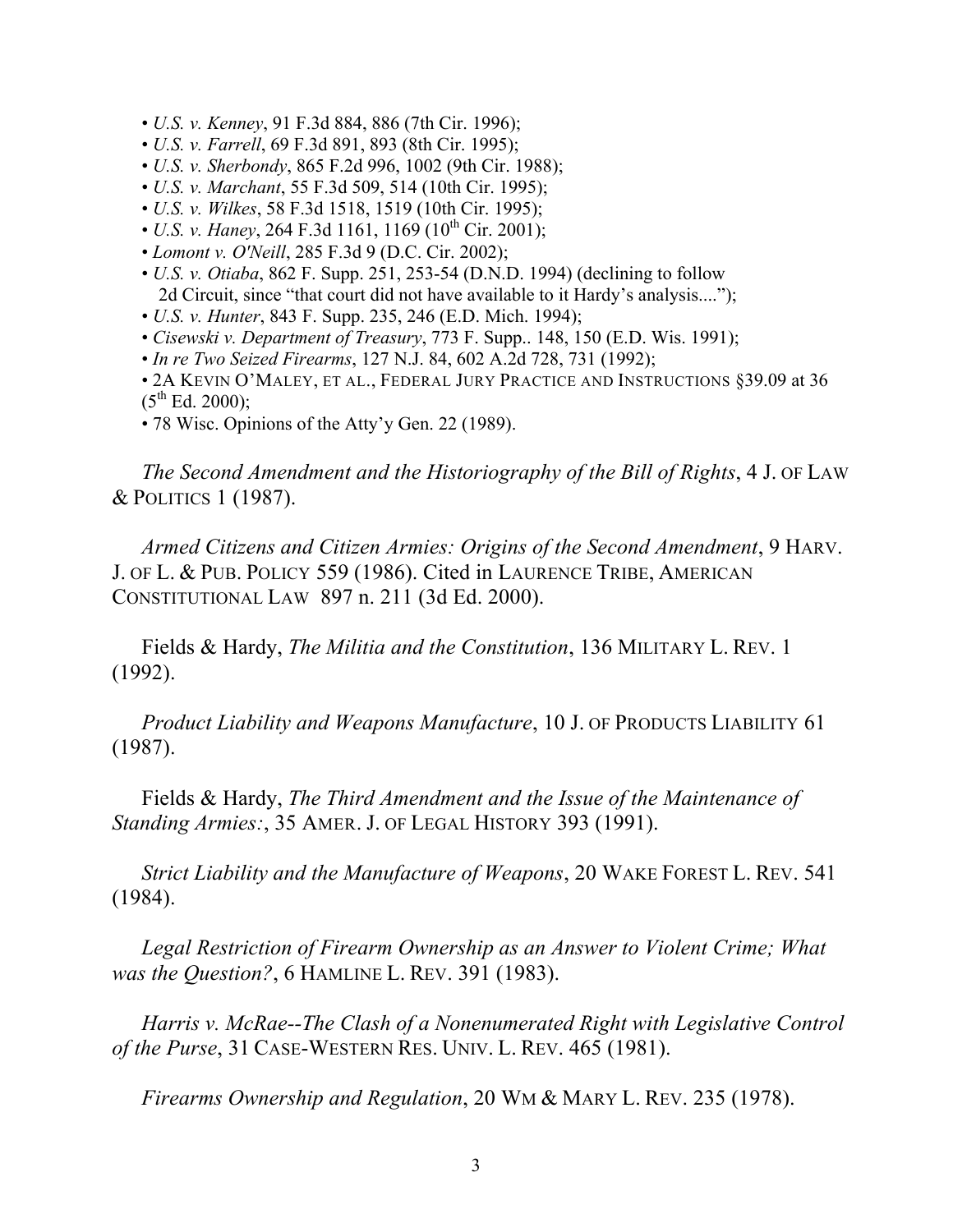*Privacy and Public Funding: Maher v. Roe as the Interaction of Roe v. Wade and Dandridge v. Williams*, 18 ARIZ. L. REV. 903 (1977). Cited in:

• *D.R. v. Mitchell,* 456 F. Supp. 609, 614, 615, 622 (D. Utah 1978);

• *Women's Health Services v. Maher*, 482 F. Supp. 725, 735 (D. Conn. 1980).

Hardy & Stompoly, *Of Arms and the Law*, 51 CHI-KENT L REV. 62 (1974).

Note, *Informants' Statements as a Basis for Stop and Frisk*, 15 ARIZ. L. REV. 677 (1973).

#### **Books**

DRED SCOTT: THE INSIDE STORY (2019).

MASS KILLINGS: MYTH, REALITY, AND SOLUTIONS (2018)

I'M FROM THE GOVERNMENT, AND I'M HERE TO KILL YOU: THE HUMAN COST OF OFFICIAL NEGLIGENCE (2017). This is actually a treatise calling for reform of the Federal Tort Claims Act and the Federal Rules of Criminal Procedure.

DAVID T. HARDY & JASON CLARKE, MICHAEL MOORE IS A BIG FAT STUPID WHITE MAN (2004) Six weeks on N.Y. Times bestseller list. (The publisher *insisted* on the title, by the way; it was a successful marketing ploy.)

THIS IS NOT AN ASSAULT (2001).

ORIGINS AND DEVELOPMENT OF THE SECOND AMENDMENT (1986).

THE COMPLETE SHORTWAVE LISTENERS' HANDBOOK (3d ed. 1986).

# **Monographs and Anthologies**

OF MICE AND MEN: SURVIVING ENDANGERED SPECIES ACT LITIGATION (1993).

Chapters dealing with checks and balances, impeachment, bills of attainder, and a biography of James Madison in THE NEW FEDERALIST PAPERS (1989).

#### **Miscellaneous**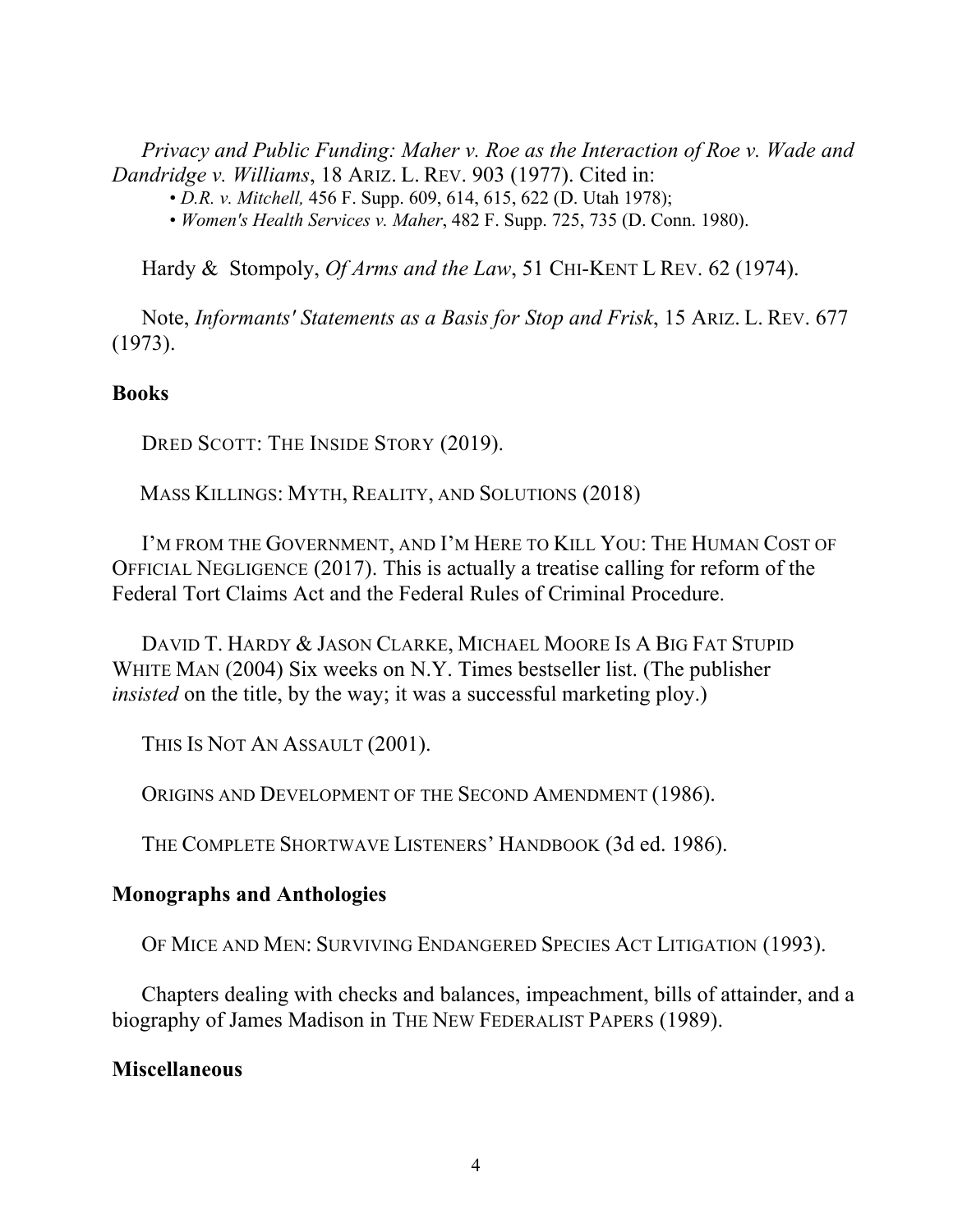Directed a two-hour documentary film on the 2d and 14<sup>th</sup> Amendments, "In Search of the Second Amendment," nominated for the ABA's Silver Gavel Award.

Creator of four websites and a blog, www.armsandthelaw.com.

President, Tucson Rod and Gun Club.

## **PRESENTATIONS**

In 2018, I have presented at Southern Illinois University's symposium on "Exploring the Second Amendment: 10 Years after *Heller*," and at the St. Louis Civil War Roundtable on the *Dred Scott* case. In past years I have given Pima County Bar CLEs on Supreme Court watching and on bringing federal test cases. Back when Barbara Atwood taught Civil Procedure, Leighton Rockafellow and I would give an annual presentation on personal jurisdiction. I have often spoken at the National Firearm Law Symposium; in 2010, due to another speaker's emergency I had to give two presentations. The audience evaluations rated them No. 1 and 2 of the symposium, with scores of 3.94 and 3.88, where 4 was the highest rating.

I have appeared on ABC Nightline, Book TV, Court TV (twice), Scarborough Country and over a hundred radio shows.

## **EMPLOYMENT HISTORY**

### **Private Practice, Tucson, Az.** 1992 – present

Primarily civil litigation and appeals. Admitted to U.S. Supreme Court, Arizona Supreme Court,  $4<sup>th</sup>$ ,  $6<sup>th</sup>$ , and  $9<sup>th</sup>$  Circuits, U.S. District Courts for Arizona, Colorado, and District of Columbia.

Reported decisions include:

- *Mack v. United States*, consolidated with *Pritnz v. United States*, 521 U.S. 898 (1997) (10<sup>th</sup> Amendment, 5-4 win);
- *State v. Detrich*, 178 Ariz. 380, 873 P.2d 1302 (1994) (5-0 reversal of murder conviction and death penalty);
- *Arizona Libertarian Party v. Board of Supervisors of Cochise County*, 205 Ariz. 345, 70 P.3d 1146 (App. 2003) (election statutes);
- *Arizona Libertarian Party v. Schmerl*, 200 Ariz. 486, 28 P.3d 948 (App. 2001) (First Amendment: successful defense of Arizona electoral system);
- *Arizona Libertarian Party, Inc. v. Bayless*, 351 F.3d 1277 (9th Cir. 2003) (successful First Amendment attack on State electoral system);
- *NRA v. Magaw*, 132 F.3d 272 (6th Cir. 1997) (standing and ripeness);
- *A. Uberti & C. v. Leonardo* , 181 Ariz. 565, 892 P.2d 1354 (1995) (*In personam* jurisdiction in product liability case).